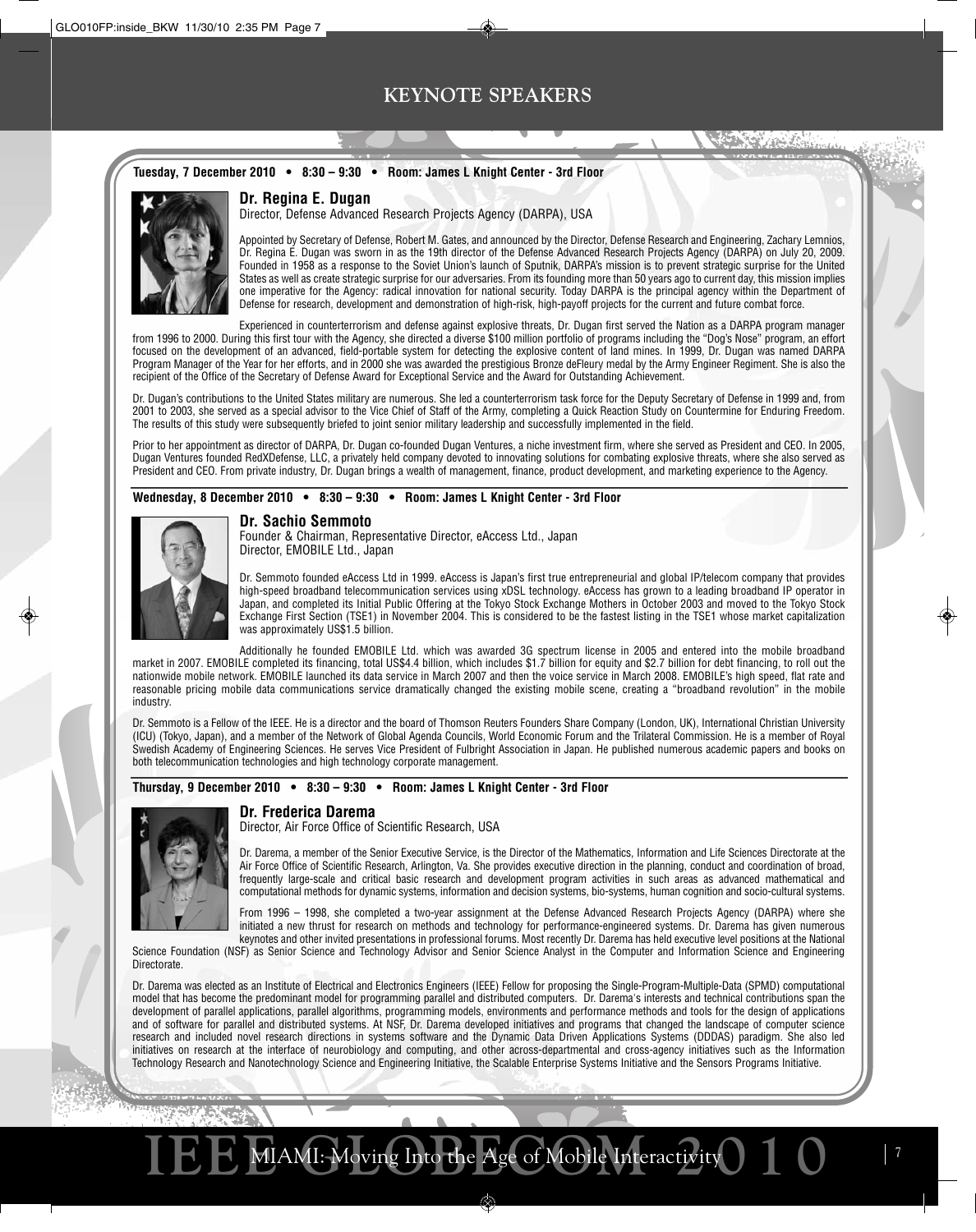#### **Tuesday, 7 December 2010** • **14:00 – 15:30** • **Room: Hibiscus Session I: Optical & Information Theory Chair: Haitao Xia**, LSI Corporation, USA



**Vincent W. S. Chan** (IEEE/OSA Fellow) Joan and Irwin Jacobs Professor, MIT, USA

**Optical Flow Switching – A Faster, Greener and More Frugal Network Transport**

**Abstract:** Present-day networks are being challenged by dramatic increases in bandwidth demand of emerging applications. We will explore a new network architecture, "optical flow switching," that will enable significant data rate growth, power-efficiency and cost-effective scalability of nextgeneration networks. In particular, we will address the most important remaining open problem of an implementable optical flow switching architecture: the scalable control plane.

**Biography:** Vincent W. S. Chan, the Joan and Irwin Jacobs Professor of EECS, MIT, received his BS (71), MS (71), EE (72), and Ph.D. (74) degrees in EE all from MIT. From 1974 to 1977, he was an assistant professor, EE, at Cornell University. He joined MIT Lincoln Laboratory in 1977 and had been Division Head of the Communications and Information Technology Division until becoming the Director of the Laboratory for Information and Decision Systems (1999 – 2007). In 2008, he helped formed and is currently a member of the Claude E. Shannon Communication and Network Group at the Research Laboratory of Electronics of MIT.

In July 1983, he initiated the Laser Intersatellite Transmission Experiment Program and in 1997, the follow-on GeoLITE Program. In 1989, he formed the All-Optical-Network Consortium among MIT, AT&T and DEC. He also formed and served as PI the Next Generation Internet Consortium, ONRAMP among AT&T, Cabletron, MIT, Nortel and JDS, and a Satellite Networking Research Consortium formed between MIT, Motorola, Teledesic and Globalstar. He has founded in 2009 and is serving as the Editor-in-Chief of a new IEEE/OSA Journal: Journal of Optical Communications and Networking. He has served on the boards and technical advisory boards of many commercial companies and government agencies and is currently a Member of the Corporation of Draper Laboratory. He is also an elected member of Eta-Kappa-Nu, Tau-Beta-Pi and Sigma-Xi, the Fellow of the IEEE and the Optical Society of America.

Throughout his career, Professor Chan has spent his research focus on communication and networks, particularly on free space and fiber optical communication and networks and satellite communications. His work has led the way to the first successful laser communication demonstration in space and early deployment of WDM optical networks. His recent research emphasis is on heterogeneous (satcom, wireless and fiber) network architectures with stringent performance demands, such as those encountered in the defense and other medical, financial and R&D communities.

**IEEEE** Moving Into



#### **Anthony Ephremides**  (IEEE Fellow) Cynthia Kim Professor of Information Technology, University of Maryland, USA

**To Schedule or Not to Schedule? The conundrum of channel access-**

**Abstract:** A basic question in wireless networks is whether the users who share a common channel should schedule their access or transmit randomly. This question is intimately related to the issues of power and transmission rate control as well as to the issue of what the performance measure is.

We formulate the access problem in a layerless fashion and chart a methodical way of solving it. Ultimately, the resulting trade-offs are difficult to resolve, but in certain cases useful insights emerge that shed light into the resource allocation problem at its fundamental level.

**Biography:** Anthony Ephremides holds the Cynthia Kim Professorship of Information Technology at the Electrical and Computer Engineering Department of the University of Maryland in College Park where he holds a joint appointment at the Institute for Systems Research, of which he was among the founding members in 1986. He obtained his Ph.D. in Electrical Engineering from Princeton University in 1971 and has been with the University of Maryland ever since.

He has held various visiting positions at other Institutions (including MIT, UC Berkeley, ETH urich, INRIA, etc) and co-founded and co-directed a NASAfunded Center on Satellite and Hybrid Communication Networks in 1991. He has been the President of Pontos, Inc, since 1980 and has served as President of the IEEE Information Theory Society in 1987 and as a member of the IEEE Board of Directors in 1989 and 1990. He has been the General Chair and/or the Technical Program Chair of several technical conferences (including the IEEE Information Theory Symposium in 1991 and 2000, the IEEE Conference on Decision and Control in 1986, the ACM Mobihoc in 2003, and the IEEE Infocom in 1999). He has served on the Editorial Board of numerous journals and was the Founding Director of the Fairchild Scholars and Doctoral Fellows Program, a University-Industry Partnership from 1981 to 1985.

He has received the IEEE Donald E. Fink Prize Paper Award in 1991 and the first ACM Achievement Award for Contributions to Wireless Networking in 1996, as well as the 2000 Fred W. Ellersick MILCOM Best Paper Award, the IEEE Third Millennium Medal, the 2000 Outstanding Systems Engineering Faculty Award from the Institute for Systems Research, and the Kirwan Faculty Research and Scholarship Prize from the University of Maryland in 2001, and a few other official recognitions of his work. He also received the 2006 Aaron Wyner Award for Exceptional Service and Leadership to the IEEE Information Theory Society.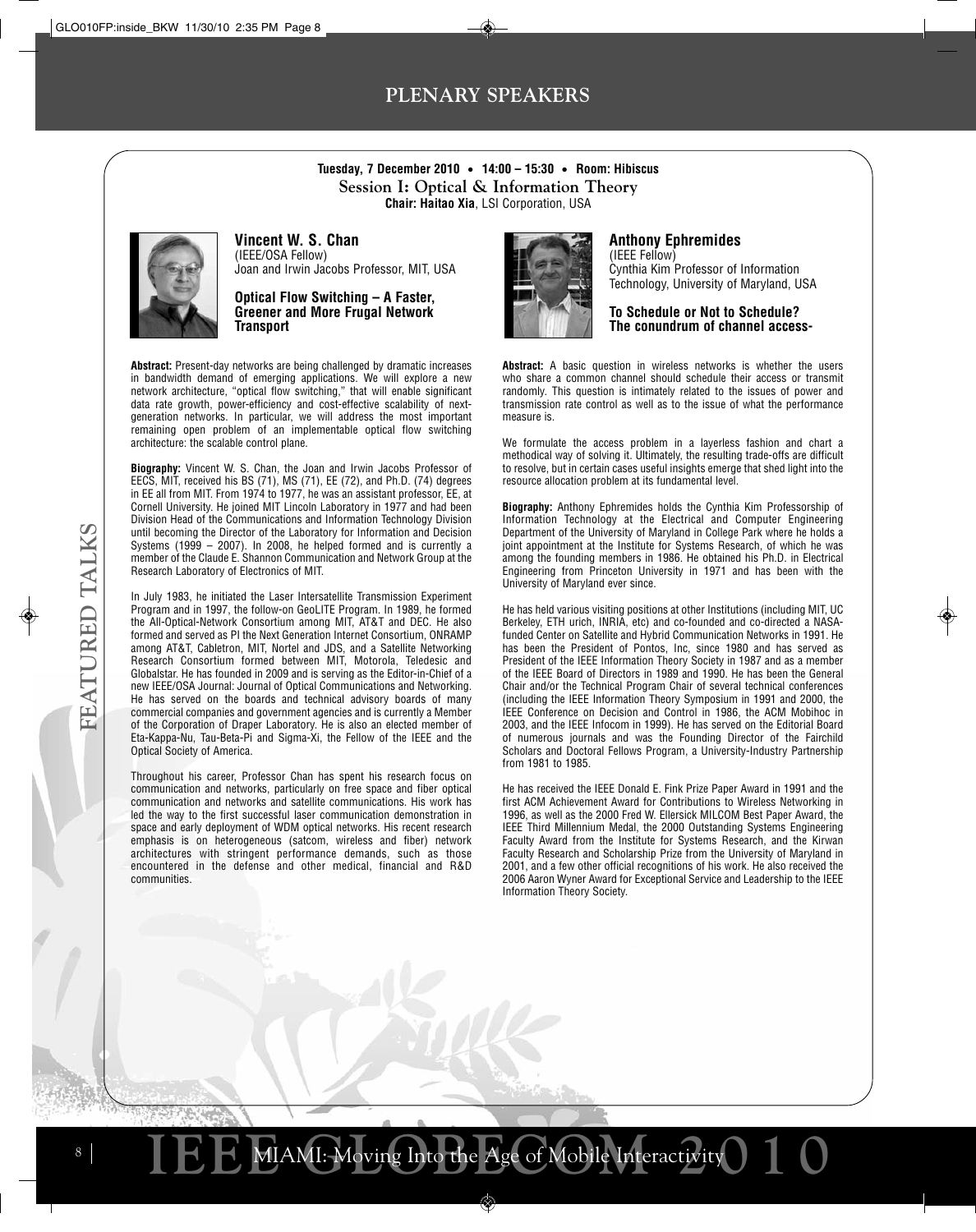## **Tuesday, 7 December 2010** • **14:00 – 15:30** • **Room: Jasmine Session II: Access Networks**

**Chair: Jianwei Huang**, Chinese University of Hong Kong, China



**John M. Cioffi** (NAE Member, IEEE Fellow/RAEng Fellow) Chairman and CEO, ASSIA Inc, USA Hitachi Professor Emeritus Stanford University, USA

#### **Dynamic Spectrum Management**

**Abstract:** Dynamic Spectrum Management (DSM) is the application of multi-user communications' signal processing to the problem of crosstalking transmission paths. DSM has been used with significant success in binders of cross-talking DSL circuits, and is a predecessor to dynamic spectrum access in wireless transmission. This talk will focus on the methods used for the 3 standardized levels of DSM, which address (1) outages and transmission-path stability, (2) politeness and adaptive powerspectra control, and (3) coordinated vector (or multiple-input, multipleoutput) removal of crosstalk noise. DSM thus provides signal-processing opportunities in integrated circuits and network-management software that will be described.

**Biography:** John M. Cioffi is Chairman and CEO of ASSIA Inc, a Redwood City, CA based company pioneering DSL management software sold to DSL service providers, specifically known for introducing Dynamic Spectrum Management or DSM. He is also the Hitachi Professor Emeritus at Stanford University, where he held a tenured endowed professorship before retiring after 25 full-time years. Cioffi received his BSEE, 1978, Illinois; PhDEE, 1984, Stanford; Honorary Doctorate, University of Edinburgh 2010; Bell Laboratories, 1978–1984; IBM Research, 1984-1986; EE Prof., Stanford, 1986-present. Cioffi also founded Amati Com. Corp in 1991 (purchased by TI in 1997 for its DSL technology) and was officer/director from 1991-1997. At Amati, Cioffi designed the world's first ADSL and VDSL modems, which design today accounts for roughly 98% of the worlds over 300 million DSL connections. Cioffi is an inventor on the basic patents on the widely licensed ADSL design, VDSL, Dynamic Spectrum Management, and vectored DSLs.

Cioffi currently is also on the Board of Directors of Alto Beam, Teranetics, and ClariPhy. He is on the advisory boards of Focus Ventures, Wavion, SiTune, and Quantenna. Various other awards include IEEE Alexander Graham Bell Medal (2010), International Marconi Fellow (2006); Member, United States National Academy of Engineering (2001); International Fellow United Kingdom's Royal Academy of Engineering (2009); IEEE Kobayashi Medal (2001); IEEE Millennium Medal (2000); IEEE Fellow (1996); IEE JJ Tomson Medal (2000); 1999 University of Illinois Outstanding Alumnus and 2010 Distinguished Alumnus. Cioffi has published several hundred technical papers and is the inventor named on over 100 additional patents, many of which are heavily licensed in the communication industry.



**Ian F. Akyildiz**  (ACM/IEEE Fellow)

Ken Byers Distinguished Chair Professor Georgia Institute of Technology, USA

**NANONETWORKS: A New Frontier in Communications**

**Abstract:** Nanotechnology is enabling the development of devices in a scale ranging from one to a few one hundred nanometers. Nanonetworks, i.e., the interconnection of nano-scale devices, are expected to expand the capabilities of single nano-machines by allowing them to cooperate and share information. Traditional communication technologies are not directly suitable for nanonetworks mainly due to the size and power consumption of existing transmitters, receivers and additional processing components. All these define a new communication paradigm that demands novel solutions such as nano-transceivers, channel models for the nano-scale, and protocols and architectures for nanonetworks. In this talk, first the state-ofthe-art in nano-machines, including architectural aspects, expected features of future nano-machines, and current developments are presented for a better understanding of the nanonetwork scenarios. Moreover, nanonetworks features and components are explained and compared with traditional communication networks. Novel nano-antennas based on nano-materials as well as the terahertz band are investigated for electromagnetic communication in nanonetworks. Furthermore, molecular communication mechanisms are presented for short-range networking based on ion signaling and molecular motors, for medium-range networking based on flagellated bacteria and nanorods, as well as for long-range networking based on pheromones and capillaries. Finally, open research challenges such as the development of network components, molecular communication theory, and new architectures and protocols, which need to be solved in order to pave the way for the development and deployment of nanonetworks within the next couple of decades are presented.

**Biography:** Ian F. Akyildiz received his BS, MS, and Ph.D. degrees in Computer Engineering from the University of Erlangen-Nuremberg, Germany, in 1978, 1981 and 1984, respectively. Currently, he is the Ken Byers Distinguished Chair Professor with the School of Electrical and Computer Engineering, Georgia Institute of Technology, Director of Broadband Wireless Networking Laboratory and Chair of the Telecommunication Group at Georgia Tech.

Dr. Akyildiz is also an Honorary Professor with the School of Electrical Engineering at the Universitat Politècnica de Catalunya, Barcelona, Spain, since June 2008. Also since March 2009, he is an Honorary Professor with the Department of Electrical, Electronic and Computer Engineering at the University of Pretoria, South Africa.

He is the Editor-in-Chief of Computer Networks (Elsevier) Journal, the founding Editor-in-Chief of the Ad Hoc Networks Journal (Elsevier) in 2003, the founding Editor-in-Chief of the Physical Communication (PHYCOM) Journal (Elsevier) in 2008, and the founding Editor-in-Chief of Nano Communication Networks (NANO-COMNET) Journal (Elsevier) in 2010. Dr. Akyildiz serves on the advisory boards of several research centers, journals, conferences and publication companies.

Dr. Akyildiz is an IEEE FELLOW (1996) and an ACM FELLOW (1997). He received numerous awards from IEEE and ACM. His current research interests are in Nanonetworks, Cognitive Radio Networks, and Wireless Sensor Networks.

**MIAMI: Moving Into the Age of Mobile Interactivity**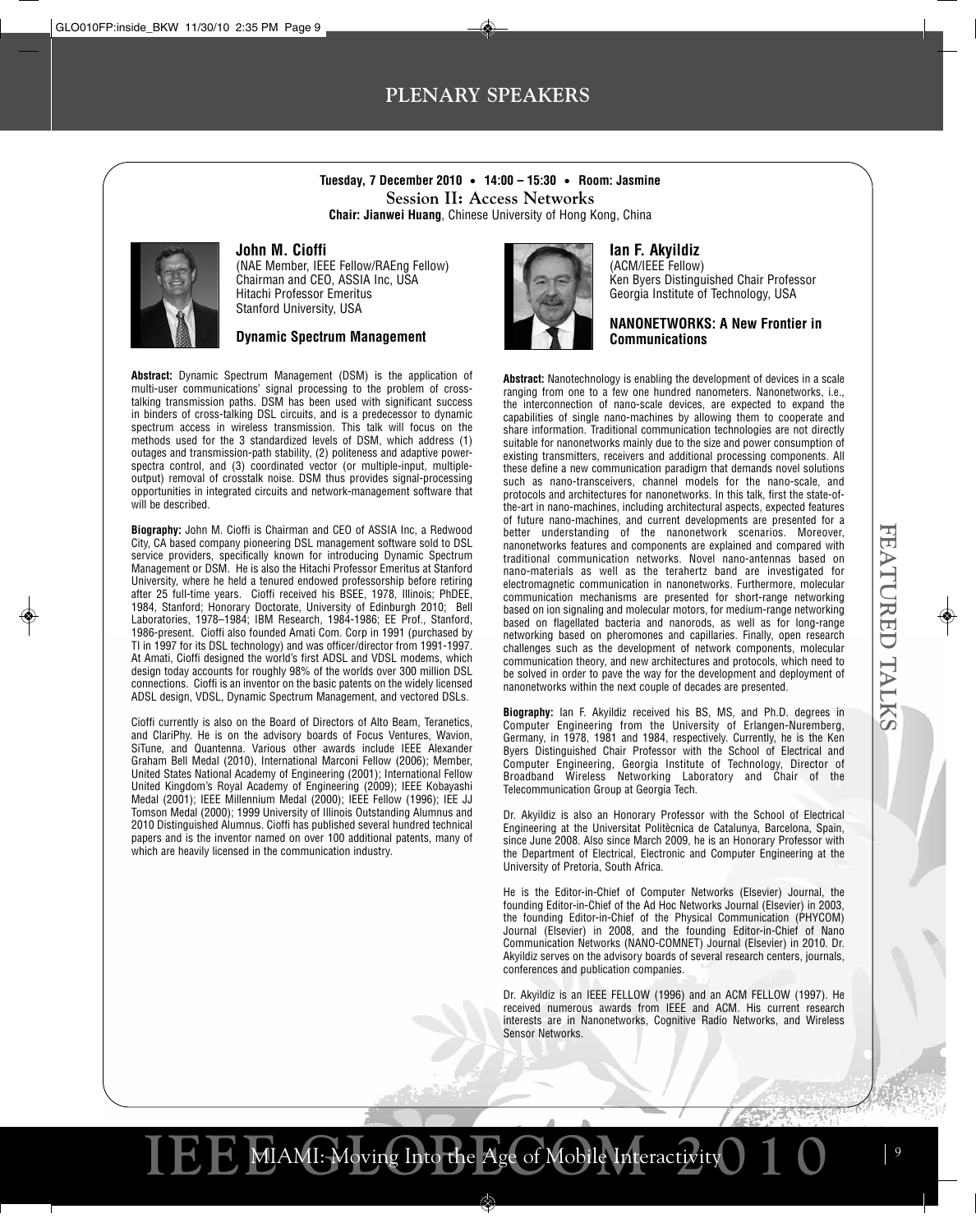## **Wednesday, 8 December 2010** • **14:00 – 15:30** • **Room: Hibiscus Session I: Broadband Networks**

**Chair: Kejie Lu**, University of Puerto Rico, Mayagüez, USA



### **Mohsen Kavehrad**

(IEEE Fellow) W. L. Weiss Endowed Chair Professor of Electrical Engineering Director of CICTR, Center for Information and Communications Technology Research Pennsylvania State University, USA

#### **Let There Be Light and Sustainable Energy-Efficient Wireless Applications**

**Abstract:** As we step further into the 21st century, the demand for sustainable energy-efficient technology grows higher. The important area of electric lighting, currently dominated by decades-old incandescent and fluorescent sources, is being taken over by White Light Emitting Diodes (WLED), which are solid state devices with greater energy-saving. Replacement of current inefficient lighting by these LEDs will result in reduction of global carbon dioxide emissions, a major cause of global warming, among other things. The LED holds the potential, in the field of photonics, to be as transformational as the transistor was in electronics. This core device has the potential to revolutionize how we use light, including not only for illumination, but communications, sensing, navigation, imaging and many more applications. In this presentation, we will highlight some of the potentials.

**Biography:** Dr. Mohsen Kavehrad is the W. L. Weiss Chair Professor of Electrical Engineering at the Pennsylvania State University. Between 1978 and 1981, he worked for Fairchild Industries (Space Communications Division) and GTE (Satellite Corp. and Labs.). He then joined Bell Laboratories where he worked on communications and networking research problems. He joined the Department of Electrical Engineering at University of Ottawa, as a Full Professor in March 1989. In January 1997, he joined the Department of Electrical Engineering, The Pennsylvania State University as the W. L. Weiss Chair Professor of Electrical Engineering. In August 1997 he was appointed as the founding Director of Center for Information and Communications Technology Research (CICTR). During 1997-1998 he was also the CTO and a Vice President at Tele-Beam Inc., State College, PA. He has also served as a consultant to a score of major corporations and government agencies.

Dr. Kavehrad's research contributions have been in the fields of: Satellite, microwave radio, Portable and Mobile radio, Atmospheric Free Space Optic, Fiber optic communications and fiber optic networks. His current research interests are in the areas of Broadband Wireline/Wireless and Optical Communications Networked Systems. He was elected a Fellow of the IEEE in January 1992. He received 3 Exceptional Technical Contributions awards while working at Bell Laboratories for his works on Wireless Communications Systems, the 1990 TRIO Feedback award for his patent on a "Passive Optical Interconnect" and the 2001 IEEE VTS Neal Shepherd best propagation paper award and 3 IEEE Lasers and Electro-Optics Society best paper awards and a Canada NSERC PhD-thesis gold medal award, jointly with his former graduate students for their works on wireless and optical systems. He received the 2009 DesignCon Paper Award in the High-Speed and RF Design Category and also the Paper of the Year Award from ETRI Journal in December of 2009. His works have been published in over 350 refereed journal and conference papers, several books and book chapters, and he holds several key issued patents in these areas.

He is a former Technical Editor for the IEEE Transactions on Communications, IEEE Communications Magazine and the IEEE Magazine of Light-wave Telecommunications Systems. Presently, he is on the Editorial Board of the International Journal of Wireless Information Networks. He served as the General Chair of leading IEEE conferences and workshops. He has chaired, organized and been on the advisory committee for several international conferences and workshops.



#### **Gee-Kung Chang**  (IEEE/OSA Fellow)

Georgia Research Alliance and Byers Eminent Scholar Chair Professor in Optical Networking Georgia Institute of Technology, USA

#### **Multi-dimensional Convergence of Broadband Access Technologies in the 21st Century**

**Abstract:** With the rapid growth of bandwidth demand of emerging data and high definition digital video services, radio-over-fiber technology has gained tremendous momentum due to its ability to increase network capacity, bit rate, coverage, and mobility by seamlessly integrating optical fiber and wireless access systems. Owing to globally available multi-gigahertz bandwidth for wireless transmission, the millimeter-wave (mm-W) bands at 60-90 GHz with negligible interference with existing radio-frequency wireless services are playing a vital role for next generation very high throughput wireless local area networks (WLAN) and wireless personal area networks (WPANs). Several industrial and standardization efforts have been established, such as IEEE 802.15.3c (WPAN), ECMA-387, and IEEE 802.11ad (WLAN), to usher in global use of multi-gigabit MM-Wave wireless technology. In this talk, we will highlight recent progresses in system design and experimental demonstration of converged multi-band and multiple services wireless and wired access technologies based on optical millimeter wave signal generation, processing, and low-cost mm-W transceiver for multi-gigabit data transport in wireless over fiber access networks.

**Biography:** Gee-Kung Chang is the Byers Endowed Chair Professor in Optical Networking in the School of Electrical and Computer Engineering of Georgia Institute of Technology and an Eminent Scholar of Georgia Research Alliance. At Georgia Tech, he serves as the co-director of 100G Optical Networking Center and an Associate Director of Georgia Tech Broadband Institute. He served as the leader of Optoelectronics thrust of NSF-ERC of Microsystems Packaging Research Center at Georgia Tech. Prof. Chang received a B.S. degree in Physics from National Tsinghua University in Taiwan and a Ph.D. degree from the University of California, Riverside. Dr. Chang devoted a total of 23 years of service to the Bell Systems—Bell Labs, Bellcore, and Telcordia where he served in various research and management positions including Director and Chief Scientist of Optical Internet Research. Prior to joining Georgia Tech, he served as Vice President and Chief Technology Strategist of OpNext, Inc., in charge of technology planning and product development strategy for high-speed optoelectronic and photonic components and systems.

Dr. Chang has co-authored 56 US and international patents and published more than 350 peer-reviewed journal and conference papers. He received Bellcore President's Award in 1994, won R&D 100 Award in 1996, and elected as a Telcordia Fellow in 1999 for his pioneering work in MONET and NGI optical networking projects. He was elected to Fellow of Photonics Society of Chinese American in 2000. He is a Fellow of IEEE Photonic Society, and a Fellow of Optical Society of America (OSA) for his key contributions in DWDM Optical Networking and Optical Label Switching Technologies.

Dr. Chang has devoted his career to develop and push high performance computing and high throughput communications system technologies towards ever smaller dimensions (from hundreds kilometers down to meters and centimeters) through optimized design and integration of electronic, optoelectronic, and photonic components for broadband optical and wireless access networks. His current research interests cover: 100G transport network, DWDM and optical label switching system, broadband optical access networks, microwave and millimeter wave photonics, radio over fiber systems and very-high-throughput wireless over fiber networks.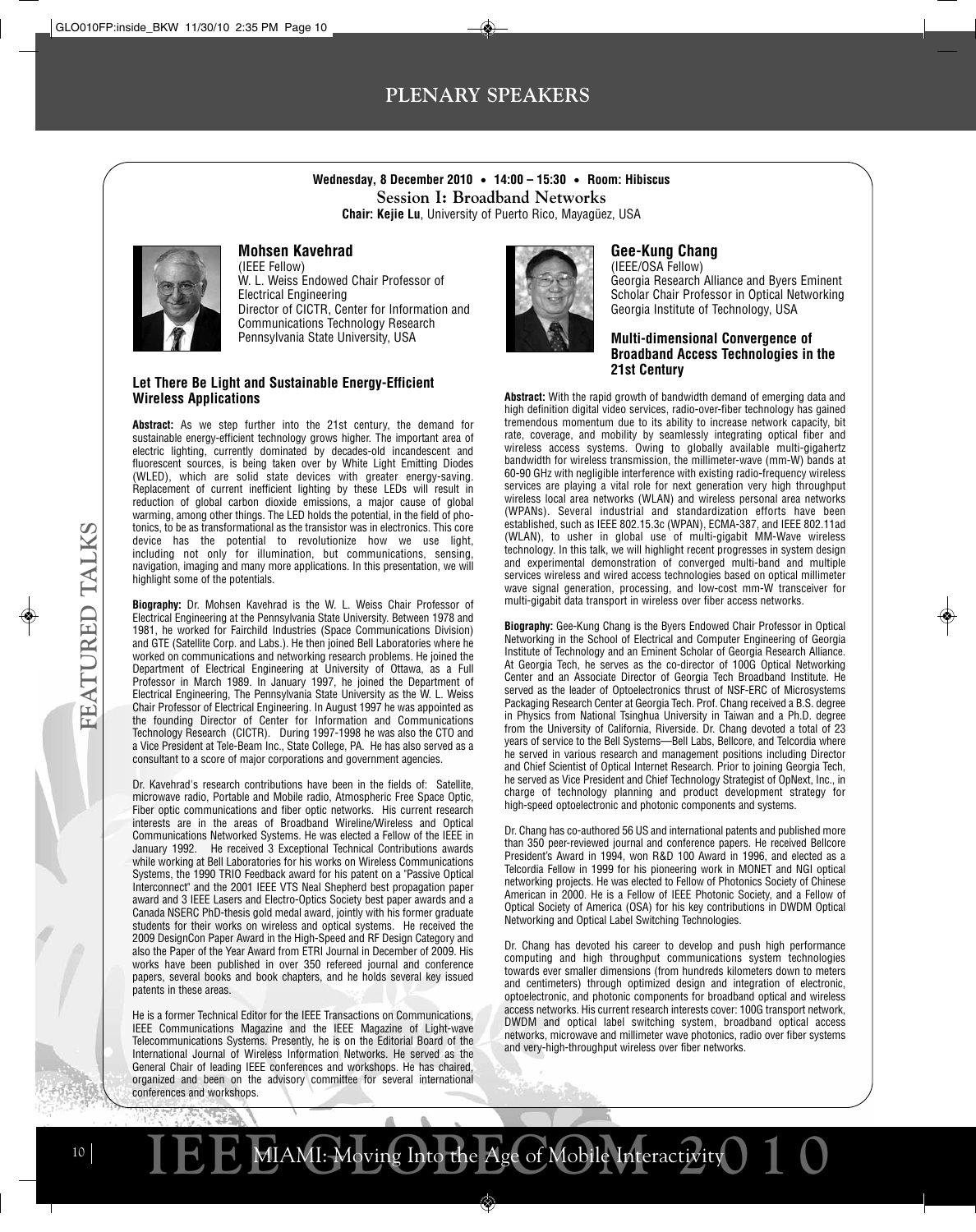#### **Wednesday, 8 December 2010** • **14:00 – 15:30** • **Room: Jasmine Session II: Wireless Networking Chair: Yanchao Zhang**, Arizona State University, USA



## **H. Vincent Poor**

(NAE member, AAAS/IEEE/OSA Fellow) Dean, School of Engineering and Applied Science Michael Henry Strater University Professor of Electrical Engineering Princeton University, USA

#### **Physical Layer Security in Wireless Networks**

**Abstract:** Security in wireless networks has traditionally been considered to be an issue to be addressed at the higher layers of the network. However, with the emergence of ad hoc and other less centralized networking architectures, and networks (such as sensor networks) having lowcomplexity nodes, there has been an increase in interest in the potential of the wireless physical layer to provide communications security. The idea that the physical properties of a communications channel, rather than secret keys or trusted authorities, can provide security dates to Wyner's 1975 study of the wire-tap channel. But, recent work has taken these early ideas and expanded on them considerably, by examining this potential in a variety of basic wireless network architectures, and by considering the issues of fading, code design for secure transmission, feedback, authentication, secure network coding, among many others. This talk will review recent work and open issues in this field.

**Biography:** H. Vincent Poor is the Michael Henry Strater University Professor of Electrical Engineering at Princeton University, where he is also Dean of the School of Engineering and Applied Science. His interests lie in the areas of statistical signal processing, stochastic analysis and information theory, with applications in wireless networks and related fields. Among his publications in these areas are the recent books Quickest Detection (Cambridge, 2009) and Information Theoretic Security (Now Publishers, 2009). Dr. Poor is a member of the US National Academy of Engineering, a Fellow of the American Academy of Arts and Sciences, and an International Fellow of the Royal Academy of Engineering of the UK. He is also a Fellow of the IEEE and other scientific and technical organizations. He received a Guggenheim Fellowship in 2002 and the IEEE Education Medal in 2005. Recent recognition of his work includes the 2007 Marconi Prize Paper Award in Wireless Communications, and the 2009 Edwin Howard Armstrong Achievement Award, both from the IEEE Communications Society.



**Roy Want** (ACM/IEEE Fellow) Senior Principal Engineer, Intel Labs, USA

**Smart Phones: A Revolution in Mobile Computing**

**Abstract:** The Smart Phone is not just a communication device, it is the most successful and ubiquitous computer the world has ever seen. This presentation will review the status of the Smart Phone as a computing platform, discuss its strengths and weaknesses, and look to the future for evolutionary opportunities. In particular, the discussion will focus on two nascent technologies: Dynamic Composition, the ability to wirelessly build a logical computer on the fly from nearby resources; and Context-Aware computing, sensing the local environment and the state of the user, to automatically customize applications to the current situation. We will examine how both of these approaches hold the promise to revolutionize today's mobile computing experience, to the next level of possibility.

**Biography:** Dr. Roy Want is a Senior Principal Engineer at Intel Labs, Santa Clara, California, and Director of the Next-Generation Platforms Lab (NPL). His research interests include mobile & ubiquitous computing, wireless protocols, hardware design, embedded systems, distributed systems, automatic identification and micro-electromechanical systems (MEMS). Want received his BA in computer science from Churchill College, Cambridge University, UK in 1983 and continued research at Cambridge into reliable distributed multimedia-systems.

While at Olivetti Research (1988–1991), he developed the first in-building location system called the Active Badge, launching his interest in location-based services. He joined Xerox PARC's Ubiquitous Computing program in 1991 and led a project called PARCTab, one of the first context-aware computer systems. At PARC, Want managed the Embedded Systems area and earned the title of Principal Scientist. He joined Intel Research in 2000 as a Principal Engineer. He is also the author, or co-author, of more than 60 publications in the field of mobile and distributed systems; and has over 60 patents issued in these areas. Want is very involved in the research community through program committees and invited talks. He is Chair of ACM SIGMOBILE, Editor-in-Chief Emeritus for IEEE Pervasive Computing, and a Fellow of both the IEEE and ACM.

# **MIAMI:** Moving Into the Age of Mobile Interactivity **1 1 1 1 1**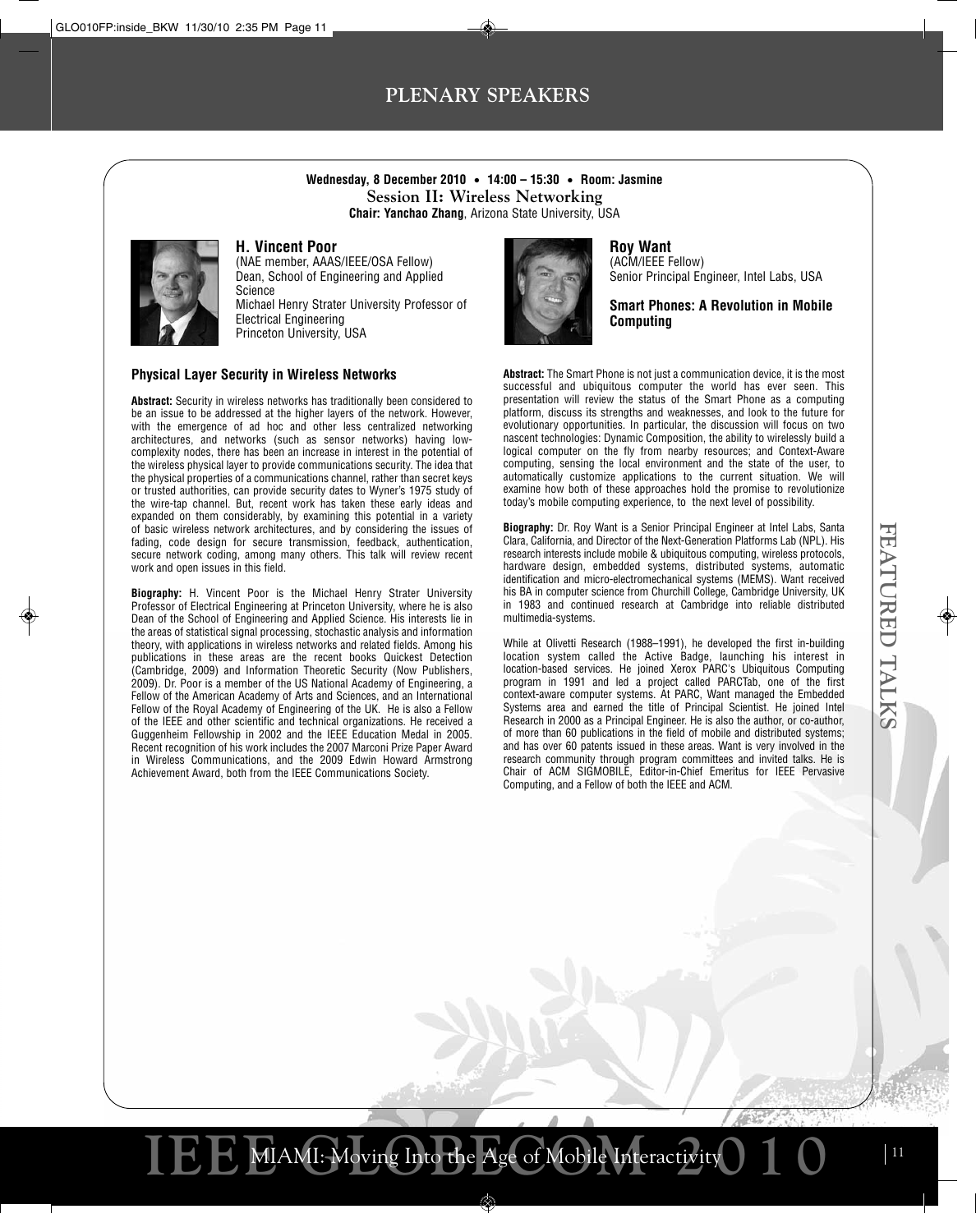#### **Thursday, 9 December 2010** • **14:00 – 15:30** • **Room: Hibiscus Session I: Multimedia Communications Chair: Bin Wei**, AT&T Labs, USA



#### **Aggelos K. Katsaggelos** (IEEE/SPIE Fellow) Professor, Northwestern University, USA

#### **Video Transmission: Recent Results, Challenges, and Opportunities**

**Abstract:** Supporting video communication over lossy channels such as wireless networks and the

Internet is a challenging task due to the stringent quality of service (QoS) required by video applications and the many channel impairments. Two important QoS characteristics for video are the degree of signal distortion and the transmission delay. Another important consideration is the cost associated with transmission, for example, the energy consumption in the wireless channel case and the cost for differentiated services in the Internet (with DiffServ) case.

In this presentation we consider a cross-layer resource-utility allocation and scheduling framework for balancing the requirements of different applications. Our goal is to provide acceptable content-aware QoS while taking into account system constraints. We discuss a general framework that allows a number of "resource/distortion" optimal formulations for balancing the requirements of various applications. Examples include multi-user video streaming, robust streaming of scalable video and peer-to-peer multimedia streaming. We conclude the presentation with some of the grand opportunities and challenges in designing and developing video communication systems.

**Biography:** Aggelos K. Katsaggelos received the his degree in electrical and mechanical engineering from the Aristotelian University of Thessaloniki, Greece, in 1979, and M.S. and Ph.D. degrees in EE from Georgia Tech, in 1981 and 1985, respectively.

In 1985, he joined the EECS Department at Northwestern University, where he is currently a Professor. He was the holder of the Ameritech Chair of Information Technology (1997–2003). He is also the Director of the Motorola Center for Seamless Communications, a member of the Academic Staff, North Shore University Health System, and an affiliated faculty at the Department of Linguistics and he has an appointment at the Argonne National Laboratory.

He has published extensively in the areas of multimedia processing and communications and he is the holder of 16 international patents. He is the co-author of Rate-Distortion Based Video Compression (Kluwer, 1997), Super-Resolution for Images and Video (Claypool, 2007) and Joint Source-Channel Video Transmission (Claypool, 2007).

Among his many professional activities Dr. Katsaggelos was Editor-in-Chief of the IEEE Signal Processing Magazine (1997–2002), a BOG Member of the IEEE Signal Processing Society (1999–2001), and a member of the Publication Board of the IEEE Proceedings (2003-2007). He is a Fellow of the IEEE (1998) and SPIE (2009) and the recipient of the IEEE Third Millennium Medal (2000), the IEEE Signal Processing Society Meritorious Service Award (2001), an IEEE Signal Processing Society Best Paper Award (2001), an IEEE ICME Paper Award (2006), an IEEE ICIP Paper Award (2007) and an ISPA Paper Award (2009). He was a Distinguished Lecturer of the IEEE Signal Processing Society (2007–2008).



#### **Philip A. Chou**  (IEEE Fellow)

Principal Researcher, Microsoft Research, USA

#### **The Future of Human Communication**

**Abstract:** The invention of the telephone in 1876 was a major leap forward in making human-to-human communication more natural and immersive,

leading to the quick decline of the telegraph. But the television, invented in 1926 as the visual counterpart to the telephone, did not have the expected impact. "Television" quickly morphed into the broadcast medium it is today, while the visual counterpart to the telephone, now called video telephony, did not reach the market until the 1960s, when the AT&T Picture Phone proved to be a commercial failure. Eighty years after its invention, video telephony has changed little, except that we are now seeing little images on computer screens instead of dedicated devices. However, we are now at the threshold of rapid changes in visually immersive human-to-human communication. In this talk, I will show how recent telepresence systems are just a harbinger of the many changes to come.

**Biography:** Philip A. Chou received his BSE degree from Princeton University, Princeton, NJ, in 1980, and his MS degree from the University of California, Berkeley, in 1983, both in electrical engineering and computer science, and his Ph.D. degree in electrical engineering from Stanford University in 1988. From 1988 to 1990, he was a Member of Technical Staff at AT&T Bell Laboratories in Murray Hill, NJ. From 1990 to 1996, he was a Member of Research Staff at the Xerox Palo Alto Research Center in Palo Alto, CA. In 1997, he was manager of the compression group at VXtreme, an Internet video startup in Mountain View, CA, before it was acquired by Microsoft in 1997. From 1998 to the present, he has been a Principal Researcher with Microsoft Research in Redmond, Washington, where he currently manages the Communication and Collaboration Systems research group. Dr. Chou has served as Consulting Associate Professor at Stanford University 1994–1995, Affiliate Associate Professor at the University of Washington 1998–2009, and Adjunct Professor at the Chinese University of Hong Kong since 2006.

Dr. Chou has longstanding research interests in data compression, signal processing, information theory, communications, and pattern recognition, with applications to video, images, audio, speech, and documents. He served as an Associate Editor in source coding for the IEEE Transactions on Information Theory from 1998 to 2001, as a Guest Editor for special issues in the IEEE Transactions on Image Processing, the IEEE Transactions on Multimedia (TMM), and IEEE Signal Processing Magazine in 1996, 2004, and 2011, respectively. He was a member of the IEEE Signal Processing Society (SPS) Image and Multidimensional Signal Processing technical committee (IMDSP TC), where he chaired the awards subcommittee 1998- 2004. Currently he is chair of the SPS Multimedia Signal Processing TC, member of the ComSoc Multimedia TC, member of the IEEE SPS Fellow selection committee, and member of the TMM and ICME Steering Committees. He was the founding technical chair for the inaugural NetCod 2005 workshop, special session and panel chair for ICASSP 2007, publicity chair for the Packet Video Workshop 2009, and technical co-chair for MMSP 2009. He is a Fellow of the IEEE, a member of Phi Beta Kappa, Tau Beta Pi, Sigma Xi, and the IEEE Computer, Information Theory, Signal Processing, and Communications societies, and was an active member of the MPEG committee. He is the recipient, with Tom Lookabaugh, of the 1993 Signal Processing Society Paper Award; with Anshul Seghal, of the 2002 ICME Best Paper Award; with Zhourong Miao, of the 2007 IEEE Transactions on Multimedia Best Paper Award; and with Miroslav Ponec, Sudipta Sengupta, Minghua Chen, and Jin Li, of the 2009 ICME Best Paper Award. He is co-editor, with Mihaela van der Schaar, of the 2007 book from Elsevier, Multimedia over IP and Wireless Networks.